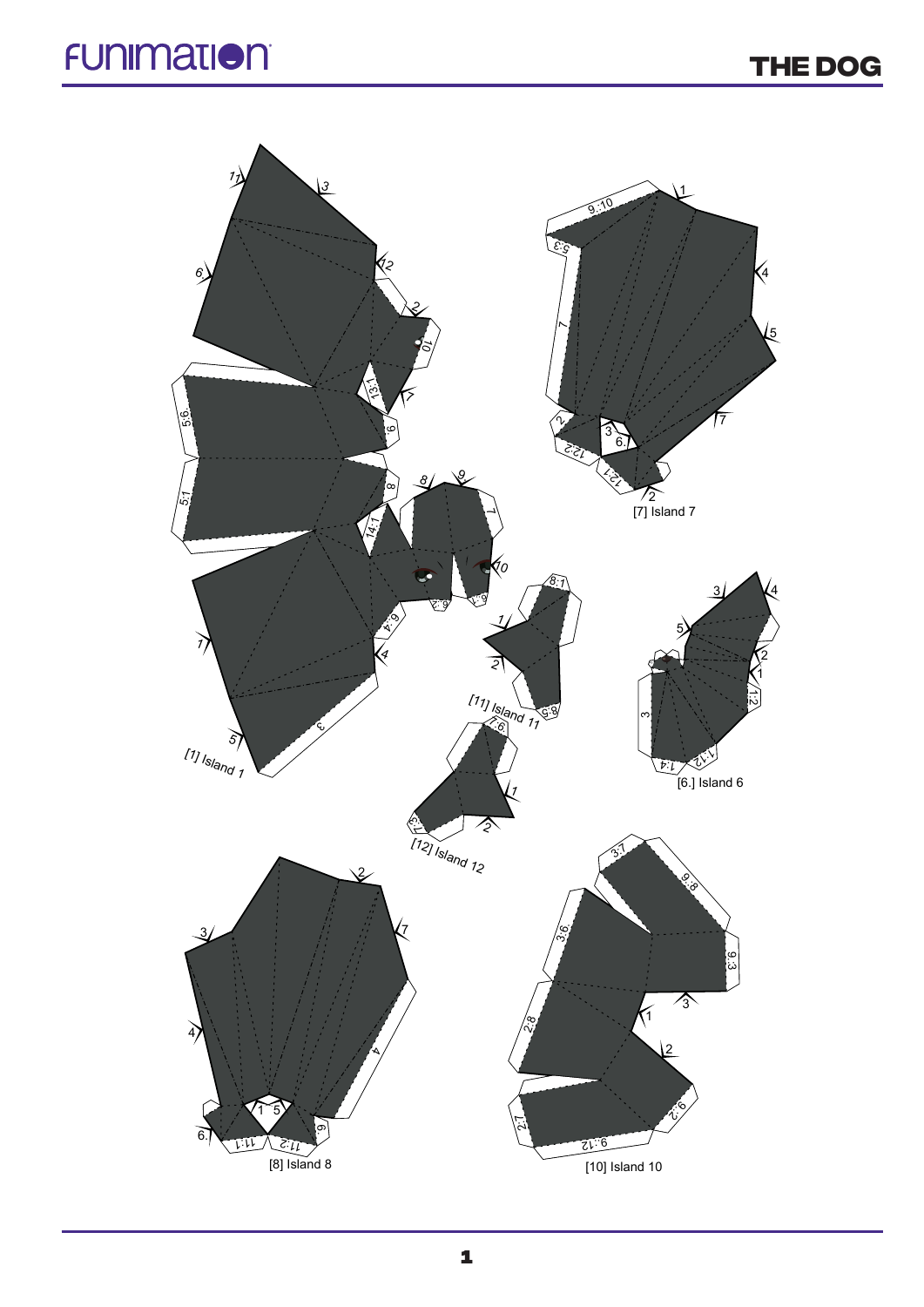## **FUNIMATION**